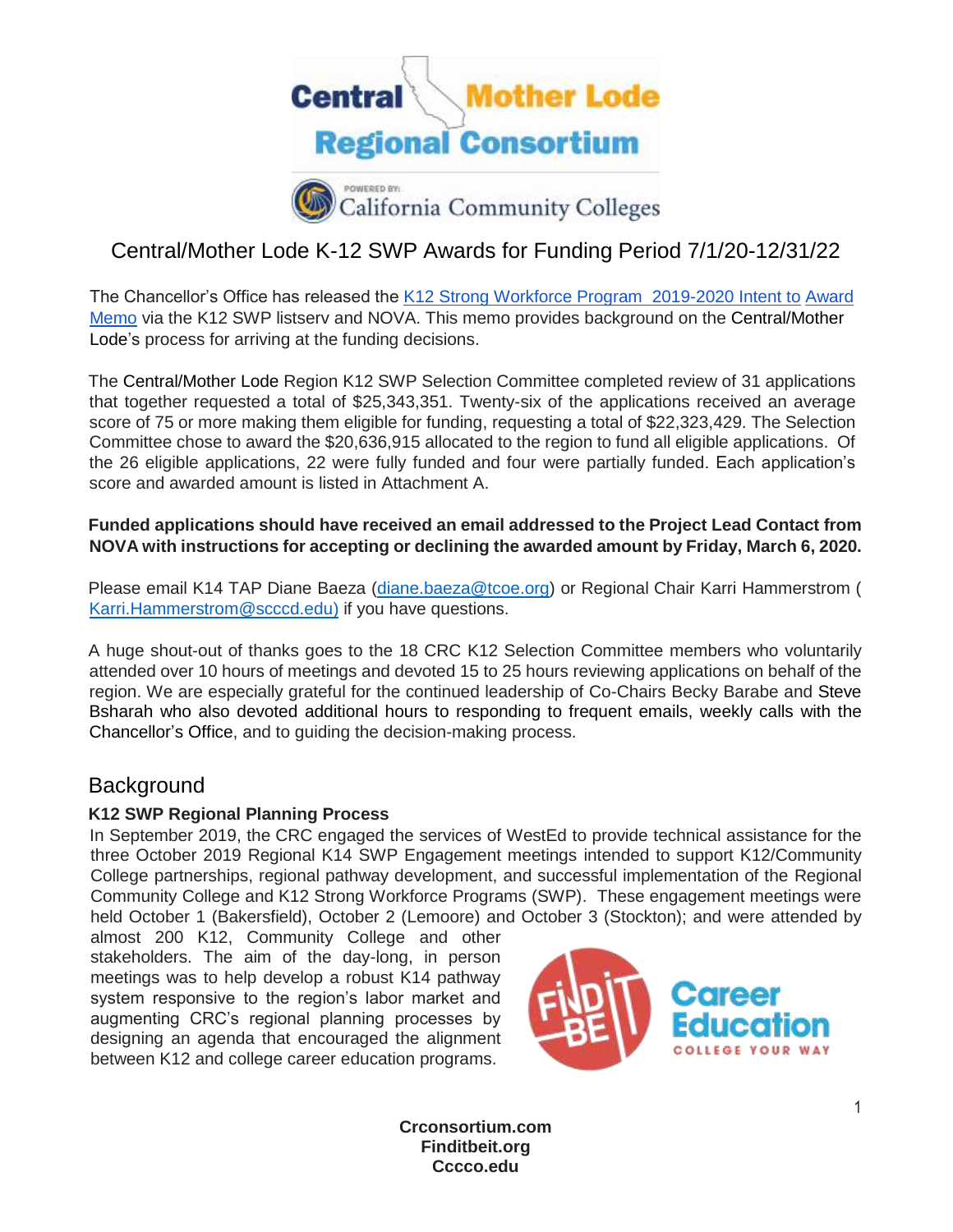

#### **Application Review and Scoring Process**

CRC convened Selection Committee members for an onboarding and training session on 1/9/20. CRC provided a K12 SWP legislative overview, the purview of the Selection Committee, how to handle conflicts of interest, and calibration trainings on how to score applications according to the rubric.

Thirty-one applications, requesting more than the amount of funds available were divided among the 18 Selection Committee Members ensuring a minimum of 5 reviewers for each application. Conflicts of interest were identified and applications redistributed accordingly. Committee Members spent on average 2-3 hours reviewing each application.

#### **Funding Deliberation Process**

On 2/21/20, the Selection Committee convened to carry out the funding deliberations process. Co-Chairs led to the deliberations process and allowed ample time for application discussions. The Selection Committee decided to fund all projects with a cut-score of 75 or more. Of the 26 eligible applications, 22 were fully funded and four were partially funded.

Selection Committee were ask to provide feedback and suggestions for improvement to the K-12 SWP process for the next round.

**Attachment 1:** Central/Mother Lode Region [K-1](https://docs.google.com/spreadsheets/d/1ta7UOA_VhEsPIt6P-ZZeQw77qJae9Hv61lRRwlRSgx8/edit#gid=0)2 SWP Allocation for Funding Period 7/1/2[0-1](https://docs.google.com/spreadsheets/d/1ta7UOA_VhEsPIt6P-ZZeQw77qJae9Hv61lRRwlRSgx8/edit#gid=0)2/31/2[2](https://docs.google.com/spreadsheets/d/1ta7UOA_VhEsPIt6P-ZZeQw77qJae9Hv61lRRwlRSgx8/edit#gid=0)